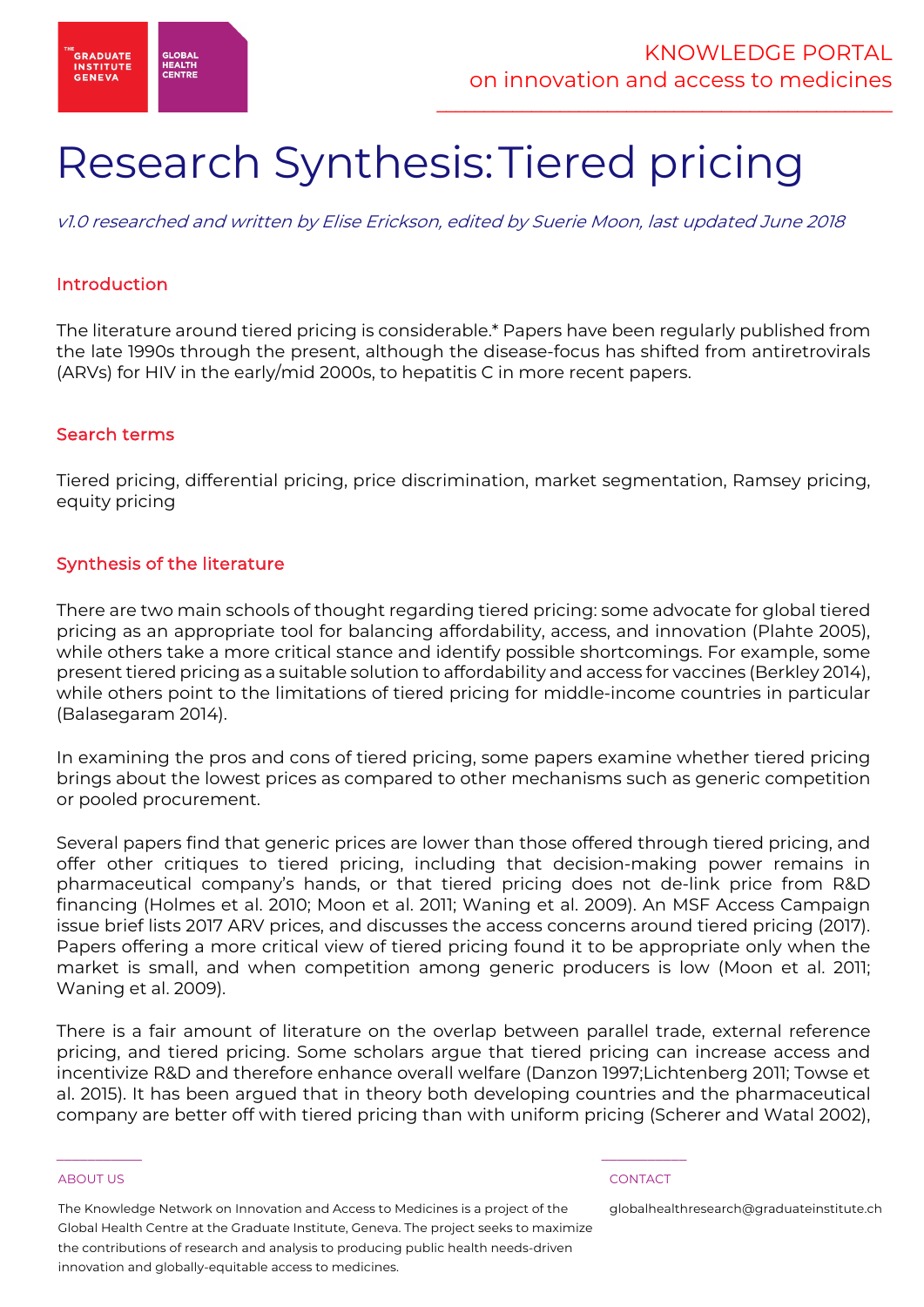

but parallel trade, external reference pricing, and price transparency can undermine the welfare benefits of tiered pricing (Danzon and Towse 2003; Ridley 2005; Scherer and Watal 2002). Scherer and Watal (2002) demonstrate this through a hypothetical analysis of AIDS drugs prices. Others are concerned that tiered pricing proposals may undermine TRIPS flexibilities (Williams, Ooms, and Hill 2015).

Beyond the pros and cons of tiered pricing, other papers focus on the manner and extent to which it is implemented, for example, by documenting price differences in hepatitis C treatments or ARVs (Andrieux-Meyer et al. 2015; Hanlon and Zhang 2013; Iyengar et al. 2016). Lopert and colleagues describe methods by which price differentials could be calculated, such as a cost-effectiveness analysis that includes a measure of national wealth (Lopert et al. 2002).

# Research gaps

• The degree to which medicines prices correlate to different income levels across low, middle and high-income countries

• The determinants of price differentials and country groupings in tiered pricing policies (e.g. the methods by which such prices are established)

- The impact of tiered pricing on the price of first entry generics
- Analysis of the feasibility and/or application of intra-country differential pricing
- Analysis of reference pricing policies and how they impact international differential pricing

# Cited papers with abstracts

Andrieux-Meyer, Isabelle, Jennifer Cohn, Evaldo S Affonso de Araújo, and Saeed S Hamid. 2015. "Disparity in Market Prices for Hepatitis C Virus Direct-Acting Drugs." The Lancet Global Health 3 (11): e676–77. https://doi.org/10.1016/S2214-109X(15)00156-4.

Abstract: Not available

Link: https://www.sciencedirect.com/science/article/pii/S2214109X15001564?via%3Dihub

Balasegaram, Manica. 2014. "Is Tiered Pricing the Way for Vaccines?" The Lancet 384 (9946): 852. https://doi.org/10.1016/S0140-6736(14)61483-5.

Abstract: Not available

Link: http://www.sciencedirect.com/science/article/pii/S0140673614614835

 $\frac{1}{2}$  , and the set of the set of the set of the set of the set of the set of the set of the set of the set of the set of the set of the set of the set of the set of the set of the set of the set of the set of the set

Berkley, Seth. 2014. "Improving Access to Vaccines through Tiered Pricing." The Lancet 383 (9936): 2265–67. https://doi.org/10.1016/S0140-6736(13)62424-1.

### Abstract: Not available

#### ABOUT US CONTACT AND RESERVE THE RELEASE OF THE RELEASE OF THE RELEASE OF THE RELEASE OF THE RELEASE OF THE RELEASE OF THE RELEASE OF THE RELEASE OF THE RELEASE OF THE RELEASE OF THE RELEASE OF THE RELEASE OF THE RELEASE O

The Knowledge Network on Innovation and Access to Medicines is a project of the Global Health Centre at the Graduate Institute, Geneva. The project seeks to maximize the contributions of research and analysis to producing public health needs-driven innovation and globally-equitable access to medicines.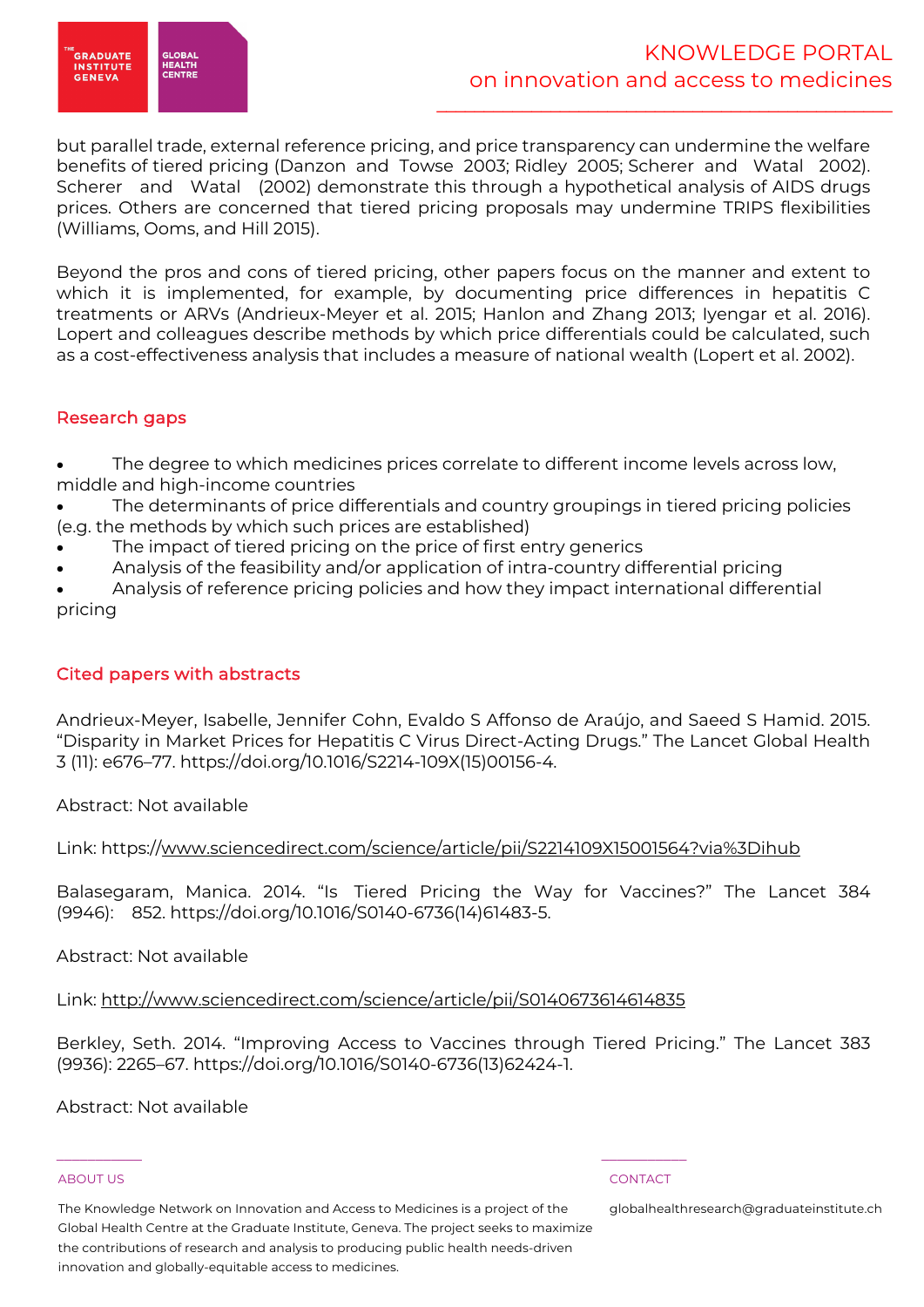

# Link: http://www.thelancet.com/journals/lancet/article/PIIS0140-6736(13)62424-1/fulltext

Danzon, Patricia M. 1997. "Price Discrimination for Pharmaceuticals: Welfare Effects in the US and the EU." International Journal of the Economics of Business 4 (3): 301– 22. https://doi.org/10.1080/758523212.

Abstract: Differential pricing has been considered extensively for its potential to increase access to medicines in low- and middle-income countries. A differential pricing system applied within an economic union (such as the European Union [EU]) comprising high-income and middleincome countries would also increase access and provide stronger incentives to invest in the R&D of innovative medicines. Access to innovative medicines is limited in EU markets with relatively low GDP per capita, indicating that the current pricing system does not promote efficient access. This article looks at how theory could be put into practice suggesting ways to implement a differential pricing system in the EU that can enhance overall welfare.

# Link: http://www.tandfonline.com/doi/citedby/10.1080/758523212?scroll=top&needAccess=true

Danzon, Patricia M., and Adrian Towse. 2003. "Differential Pricing for Pharmaceuticals: Reconciling Access, R&D and Patents." International Journal of Health Care Finance and Economics 3 (3): 183– 205. https://doi.org/10.1023/A:1025384819575.

Abstract: This paper reviews the economic case for patents and the potential for differential pricing to increase affordability of on-patent drugs in developing countries while preserving incentives for innovation. Differential pricing, based on Ramsey pricing principles, is the second best efficient way of paying for the global joint costs of pharmaceutical R&D. Assuming demand elasticities are related to income, it would also be consistent with standard norms of equity. To achieve appropriate and sustainable price differences will require either that higher-income countries forego trying to "import" low drug prices from low-income countries, through parallel trade and external referencing, or that such practices become less feasible. The most promising approach that would prevent both parallel trade and external referencing is for payers/purchasers on behalf of developing countries to negotiate contracts with companies that include confidential rebates. With confidential rebates, final transactions prices to purchasers can differ across markets while manufacturers sell to distributors at uniform prices, thus eliminating opportunities for parallel trade and external referencing. The option of compulsory licensing of patented products to generic manufacturers may be important if they truly have lower production costs or originators charge prices above marginal cost, despite market separation. However, given the risks inherent in compulsory licensing, it seems best to first try the approach of strengthening market separation, to enable originator firms to maintain differential pricing. With assured market separation, originators may offer prices comparable to the prices that a local generic firm would charge, which eliminates the need for compulsory licensing. Differential pricing could go a long way to improve LDC access to drugs that have a high income market. However, other subsidy mechanisms will be needed to promote R&D for drugs that have no high income market.

Link: https://link.springer.com/article/10.1023/A%3A1025384819575

#### ABOUT US CONTACT AND RESERVE THE RELEASE OF THE RELEASE OF THE RELEASE OF THE RELEASE OF THE RELEASE OF THE RELEASE OF THE RELEASE OF THE RELEASE OF THE RELEASE OF THE RELEASE OF THE RELEASE OF THE RELEASE OF THE RELEASE O

The Knowledge Network on Innovation and Access to Medicines is a project of the Global Health Centre at the Graduate Institute, Geneva. The project seeks to maximize the contributions of research and analysis to producing public health needs-driven innovation and globally-equitable access to medicines.

 $\frac{1}{2}$  , and the set of the set of the set of the set of the set of the set of the set of the set of the set of the set of the set of the set of the set of the set of the set of the set of the set of the set of the set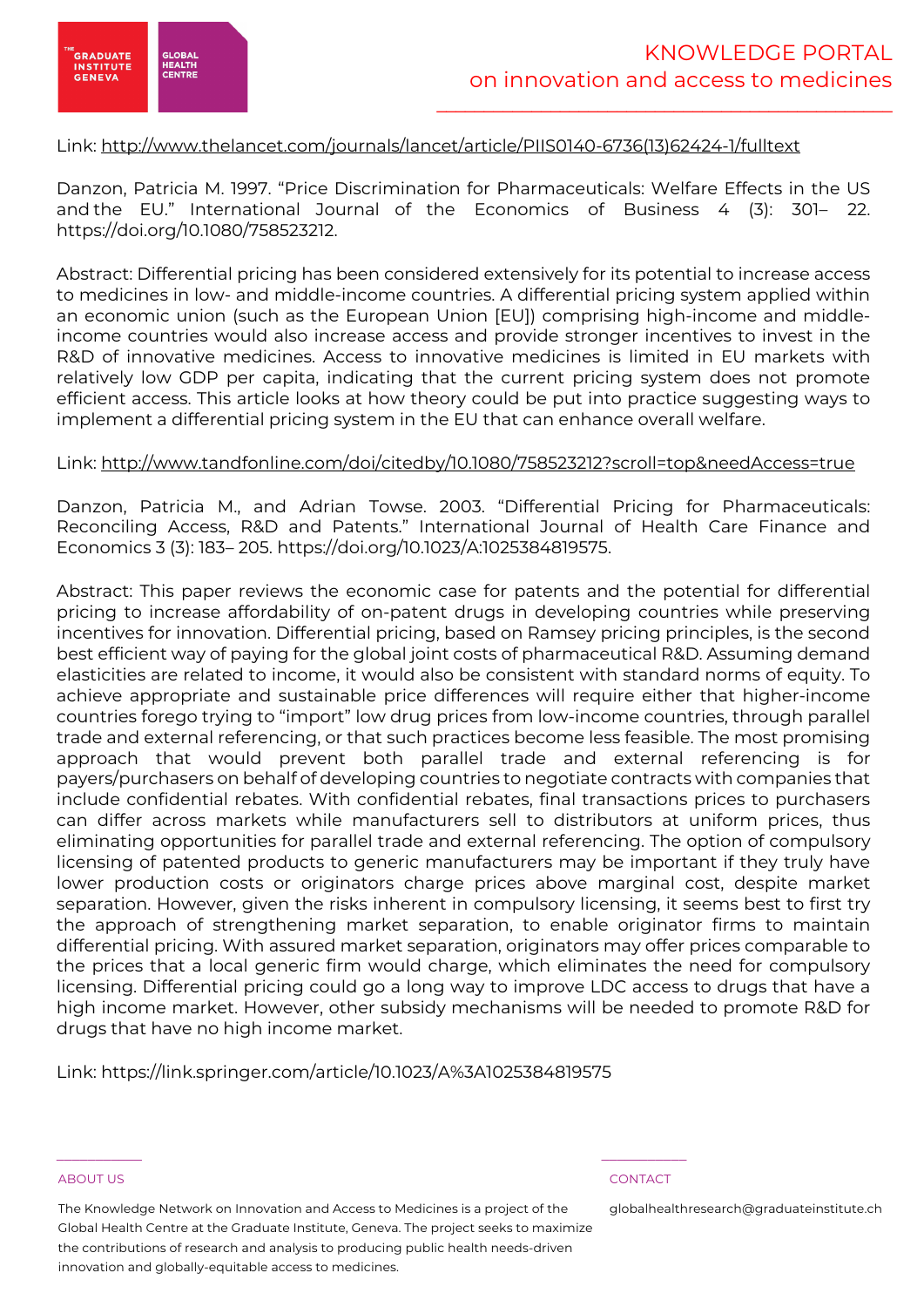

Hanlon, Michael, and Raymond Zhang. 2013. "Price Discrimination in Essential Medicines: Evidence from International Drug Price Indicator Guide Data." International Health 5 (1): 58– 63. https://doi.org/10.1093/inthealth/ihs006.

### Abstract:

Background Few data are available on what donors, governments and other implementing organisations pay for the medicines they procure. To partly address this shortcoming, we analyse transactions of pharmaceuticals on the WHO's essential medicines list. Our objective was to identify the determinants of prices paid for these drugs.

Methods We used data from the 2008 version of the International Drug Price Indicator Guide. We normalised transactions by representing their value as a 'price per daily dose'. We used a mixed- effects regression model to quantify the impact of observable characteristics on prices paid.

Results We present evidence of first-degree price discrimination in the market for essential medicines. We find that as a country's per capita wealth doubles, prices paid for the same pharmaceutical increase by 33%.

Conclusions These data indicate that purchasing agents from wealthier countries pay more for essential medicines, all factors constant. This behaviour is not a form of development assistance for health but rather is indicative of inefficient markets in which buyers' lack of information enables suppliers to charge higher prices than they could otherwise.

# Link: https://academic.oup.com/inthealth/article/5/1/58/699097

Holmes, Charles B., William Coggin, David Jamieson, Heidi Mihm, Reuben Granich, Phillip Savio, Michael Hope, et al. 2010. "Use of Generic Antiretroviral Agents and Cost Savings in PEPFAR Treatment Programs." JAMA 304 (3): 313–20. https://doi.org/10.1001/jama.2010.993.

### Abstract:

Context: One of the biggest hurdles to the rapid scale-up of antiretroviral therapy in the developing world was the price of antiretroviral drugs (ARVs). Modification of an existing US Food and Drug Administration (FDA) process to expedite review and approval of generic ARVs quickly resulted in a large number of FDA–tentatively approved ARVs available for use by the US President's Emergency Plan for AIDS Relief (PEPFAR).

Objective: To evaluate the uptake of generic ARVs among PEPFAR-supported programs in Guyana, Haiti, Vietnam, and 13 countries in Africa, and changes over time in ARV use and costs. Design, Setting, and Participants: An annual survey from 2005 to 2008 of ARVs purchased in 16 countries by PEPFAR implementing and procurement partners (organizations using PEPFAR funding to purchase ARVs).

#### ABOUT US CONTACT AND RESERVE THE RELEASE OF THE RELEASE OF THE RELEASE OF THE RELEASE OF THE RELEASE OF THE RELEASE OF THE RELEASE OF THE RELEASE OF THE RELEASE OF THE RELEASE OF THE RELEASE OF THE RELEASE OF THE RELEASE O

The Knowledge Network on Innovation and Access to Medicines is a project of the Global Health Centre at the Graduate Institute, Geneva. The project seeks to maximize the contributions of research and analysis to producing public health needs-driven innovation and globally-equitable access to medicines.

 $\frac{1}{2}$  , and the set of the set of the set of the set of the set of the set of the set of the set of the set of the set of the set of the set of the set of the set of the set of the set of the set of the set of the set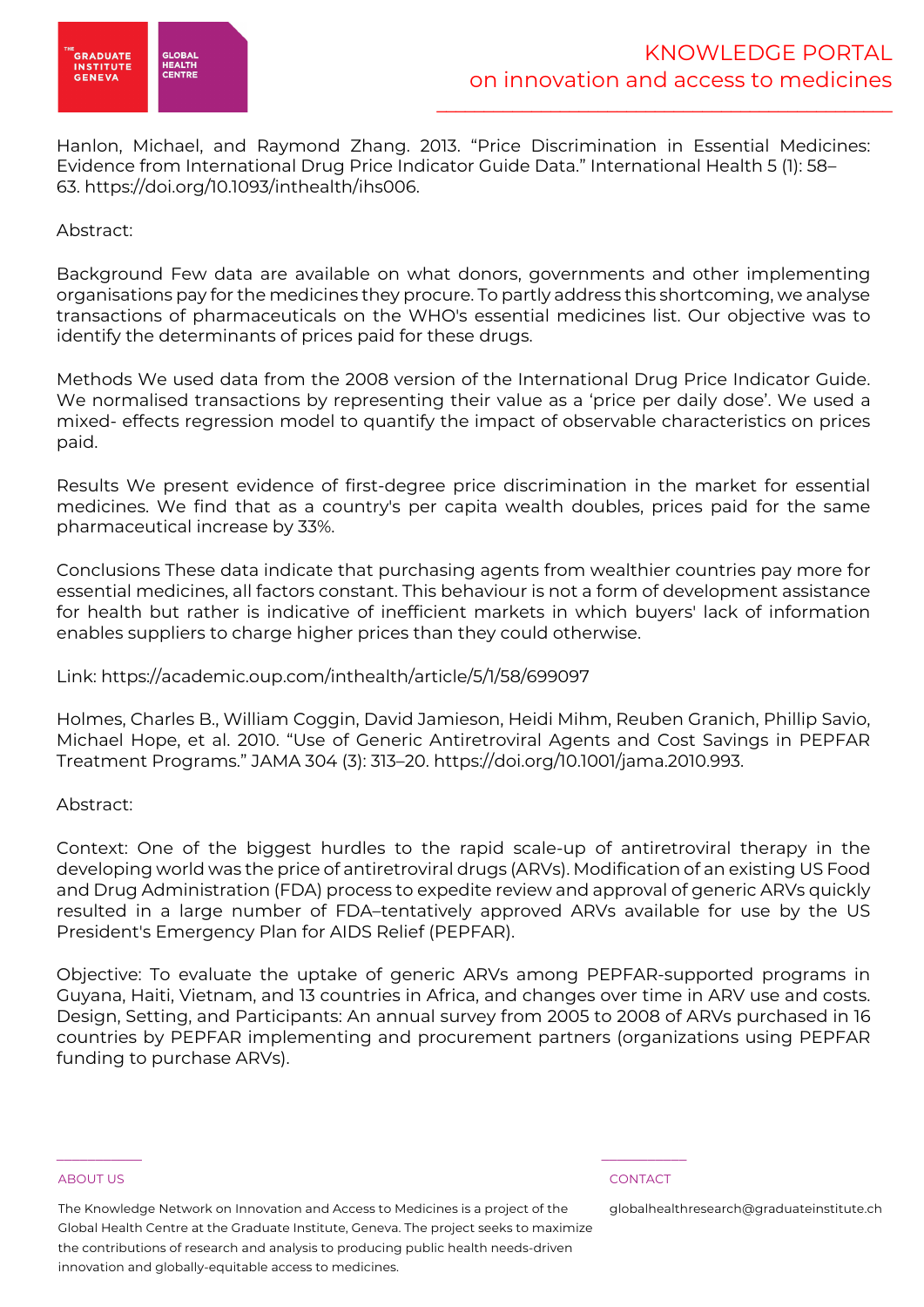

Main Outcome Measures: Drug expenditures, ARV types and volumes (assessed per pack, a 1 month supply), proportion of generic procurement across years and countries, and cost savings from generic procurement.

Results: ARV expenditures increased from \$116.8 million (2005) to \$202.2 million (2008); and procurement increased from 6.2 million to 22.1 million monthly packs. The proportion spent on generic ARVs increased from 9.17% (95% confidence interval [CI], 9.17%-9.18%) in 2005 to 76.41% (95% CI, 76.41%-76.42%) in 2008 (P < .001), and the proportion of generic packs procured increased from 14.8% (95% CI, 14.79%-14.84%) in 2005 to 89.33% (95% CI, 89.32%-89.34%) in 2008  $(P <$ 

.001). In 2008, there were 8 PEPFAR programs that procured at least 90.0% of ARV packs in generic form; South Africa had the lowest generic procurement (24.7%; 95% CI, 24.6%-24.8%). Procurement of generic fixed-dose combinations increased from 33.3% (95% CI, 33.24%- 33.43%) in 2005 to

42.73% (95% CI, 42.71%-42.75%) in 2008. Estimated yearly savings generated through generic ARV use were \$8 108 444 in 2005, \$24 940 014 in 2006, \$75 645 816 in 2007, and \$214 648 982 in 2008, a total estimated savings of \$323 343 256.

Conclusion: Among PEPFAR-supported programs in 16 countries, availability of generic ARVs was associated with increased ARV procurement and substantial estimated cost savings.

Link: https://jamanetwork.com/journals/jama/fullarticle/186252

Iyengar, Swathi, Kiu Tay-Teo, Sabine Vogler, Peter Beyer, Stefan Wiktor, Kees de Joncheere, and Suzanne Hill. 2016. "Prices, Costs, and Affordability of New Medicines for Hepatitis C in 30 Countries: An Economic Analysis." PLoS Medicine 13 (5). https://doi.org/10.1371/journal.pmed.1002032.

Abstract:

Introduction: New hepatitis C virus (HCV) medicines have markedly improved treatment efficacy and regimen tolerability. However, their high prices have limited access, prompting wide debate about fair and affordable prices. This study systematically compared the price and affordability of sofosbuvir and ledipasvir/sofosbuvir across 30 countries to assess affordability to health systems and patients.

Methods and Findings: Published 2015 ex-factory prices for a 12-wk course of treatment were provided by the Pharma Price Information (PPI) service of the Austrian public health institute Gesundheit Österreich GmbH or were obtained from national government or drug reimbursement authorities and recent press releases, where necessary. Prices in Organisation for Economic Co- operation and Development (OECD) member countries and select low- and middle-income countries were converted to US dollars using period average exchange rates and were adjusted for purchasing power parity (PPP). We analysed prices compared to national economic performance and estimated market size and the cost of these drugs in terms of countries' annual total pharmaceutical expenditure (TPE) and in terms of the duration of time an individual would need to work to pay for treatment out of pocket. Patient affordability was calculated using 2014 OECD average annual wages, supplemented with International Labour

#### ABOUT US CONTACT AND RESERVE THE RELEASE OF THE RELEASE OF THE RELEASE OF THE RELEASE OF THE RELEASE OF THE RELEASE OF THE RELEASE OF THE RELEASE OF THE RELEASE OF THE RELEASE OF THE RELEASE OF THE RELEASE OF THE RELEASE O

The Knowledge Network on Innovation and Access to Medicines is a project of the Global Health Centre at the Graduate Institute, Geneva. The project seeks to maximize the contributions of research and analysis to producing public health needs-driven innovation and globally-equitable access to medicines.

 $\frac{1}{2}$  , and the set of the set of the set of the set of the set of the set of the set of the set of the set of the set of the set of the set of the set of the set of the set of the set of the set of the set of the set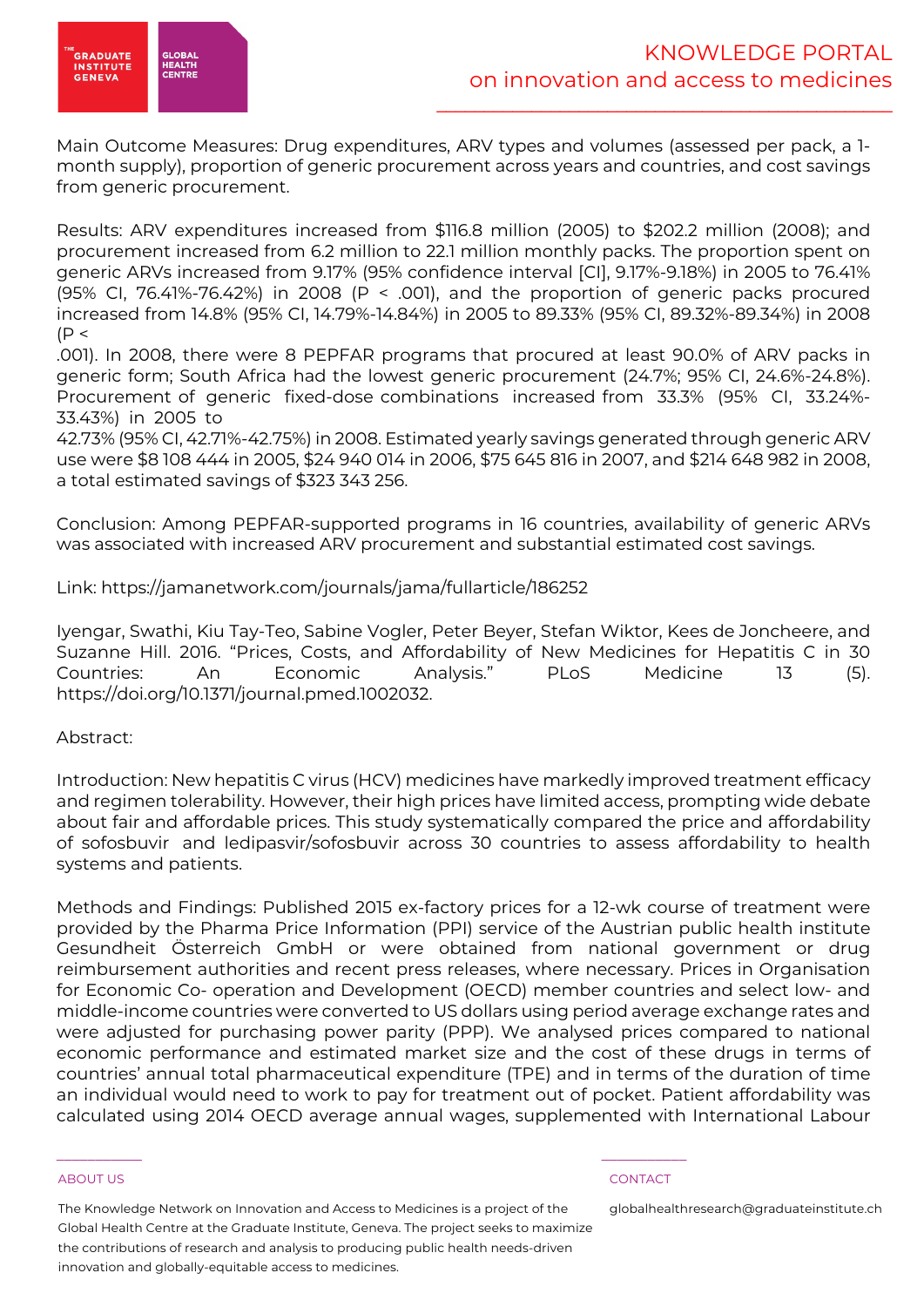.<br>GRADUATE<br>INSTITUTE **HEALTH<br>CENTR GENEVA** 

Organization median wage data where necessary. All data were compiled between 17 July 2015 and 25 January 2016. For the base case analysis, we assumed a 23% rebate/discount on the published price in all countries, except for countries with special pricing arrangements or generic licensing agreements. The median nominal ex-factory price of a 12-wk course of sofosbuvir across 26 OECD countries was US\$42,017, ranging from US\$37,729 in Japan to US\$64,680 in the US. Central and Eastern European countries had higher PPP-adjusted prices than other countries: prices of sofosbuvir in Poland and Turkey (PPP\$101,063 and PPP\$70,331) and of ledipasvir/sofosbuvir in Poland (PPP\$118,754) were at least 1.09 and 1.63 times higher, respectively than in the US (PPP\$64,680 and PPP\$72,765). Based on PPP-adjusted TPE and without the cost of ribavirin and other treatment costs, treating the entire HCV viraemic population with these regimens at the PPP-adjusted prices with a 23% price reduction would amount to at least one-tenth of current TPE across the countries included in this study, ranging from 10.5% of TPE in the Netherlands to 190.5% of TPE in Poland. In 12 countries, the price of a course of sofosbuvir without other costs was equivalent to 1 y or more of the average annual wage of individuals, ranging from 0.21 y in Egypt to 5.28 y in Turkey. This analysis relies on the accuracy of price information and infection prevalence estimates. It does not include the costs of diagnostic testing, supplementary treatments, treatment for patients with reinfection or cirrhosis, or associated health service costs.

Conclusions: Current prices of these medicines are variable and unaffordable globally. These prices threaten the sustainability of health systems in many countries and prevent large-scale provision of treatment. Stakeholders should implement a fairer pricing framework to deliver lower prices that take account of affordability. Without lower prices, countries are unlikely to be able to increase investment to minimise the burden of hepatitis C.

# Link: https://www.ncbi.nlm.nih.gov/pmc/articles/PMC4886962/#pmed.1002032.ref060

Lichtenberg, Frank R. 2011. "Pharmaceutical Companies' Variation Of Drug Prices Within And Among Countries Can Improve Long-Term Social Well-Being." Health Affairs 30 (8): 1539– 44. https://doi.org/10.1377/hlthaff.2010.0891.

Abstract: Drug prices vary considerably across and within countries. On average, pharmaceutical companies charge lower prices in low-income countries than in industrialized nations. Manufacturers' ability to price products differently for different markets—a practice known as price discrimination— increases their profits overall. But it is also likely to result in greater investment in research and development, and therefore in more new drugs on the market. Although reducing price discrimination in order to cut costs might benefit consumers in the short run, it would harm them in the long run by reducing the number of new drugs developed.

# Link: https://www.healthaffairs.org/doi/full/10.1377/hlthaff.2010.0891

Lopert, Ruth, Danielle L Lang, Suzanne R Hill, and David A Henry. 2002. "Differential Pricing of Drugs: A Role for Cost-Effectiveness Analysis?" The Lancet 359 (9323): 2105– 7. https://doi.org/10.1016/S0140-6736(02)08911-0.

### Abstract: Not available

#### ABOUT US CONTACT AND RESERVE THE RELEASE OF THE RELEASE OF THE RELEASE OF THE RELEASE OF THE RELEASE OF THE RELEASE OF THE RELEASE OF THE RELEASE OF THE RELEASE OF THE RELEASE OF THE RELEASE OF THE RELEASE OF THE RELEASE O

The Knowledge Network on Innovation and Access to Medicines is a project of the Global Health Centre at the Graduate Institute, Geneva. The project seeks to maximize the contributions of research and analysis to producing public health needs-driven innovation and globally-equitable access to medicines.

 $\frac{1}{2}$  , and the set of the set of the set of the set of the set of the set of the set of the set of the set of the set of the set of the set of the set of the set of the set of the set of the set of the set of the set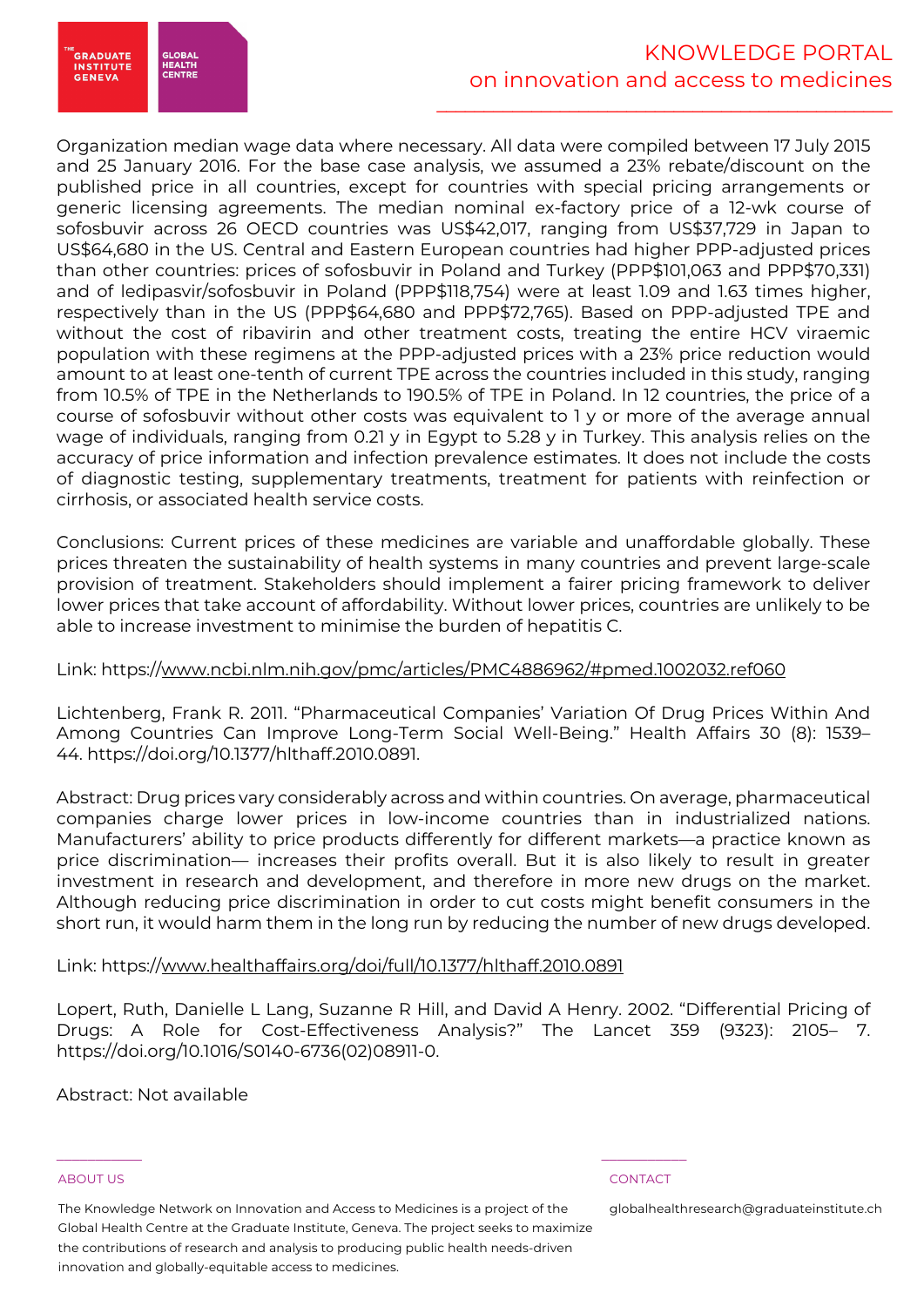

# Link: https://www.sciencedirect.com/science/article/pii/S0140673602089110?via%3Dihub

Moon, Suerie, Elodie Jambert, Michelle Childs, and Tido von Schoen-Angerer. 2011. "A Win-Win Solution?: A Critical Analysis of Tiered Pricing to Improve Access to Medicines in Developing Countries." Globalization and Health 7 (October): 39. https://doi.org/10.1186/1744-8603-7-39.

### Abstract:

Background: Tiered pricing - the concept of selling drugs and vaccines in developing countries at prices systematically lower than in industrialized countries - has received widespread support from industry, policymakers, civil society, and academics as a way to improve access to medicines for the poor. We carried out case studies based on a review of international drug price developments for antiretrovirals, artemisinin combination therapies, drug-resistant tuberculosis medicines, liposomal amphotericin B (for visceral leishmaniasis), and pneumococcal vaccines.

Discussion: We found several critical shortcomings to tiered pricing: it is inferior to competition for achieving the lowest sustainable prices; it often involves arbitrary divisions between markets and/or countries, which can lead to very high prices for middle-income markets; and it leaves a disproportionate amount of decision-making power in the hands of sellers vis-à-vis consumers. In many developing countries, resources are often stretched so tight that affordability can only be approached by selling medicines at or near the cost of production. Policies that "de-link" the financing of R&D from the price of medicines merit further attention, since they can reward innovation while exploiting robust competition in production to generate the lowest sustainable prices. However, in special cases - such as when market volumes are very small or multi-source production capacity is lacking - tiered pricing may offer the only practical option to meet shortterm needs for access to a product. In such cases, steps should be taken to ensure affordability and availability in the longer- term.

Summary: To ensure access to medicines for populations in need, alternate strategies should be explored that harness the power of competition, avoid arbitrary market segmentation, and/or recognize government responsibilities. Competition should generally be the default option for achieving affordability, as it has proven superior to tiered pricing for reliably achieving the lowest sustainable prices.

Link: https://globalizationandhealth.biomedcentral.com/articles/10.1186/1744-8603-7-39

Plahte, Jens. 2005. "Tiered Pricing of Vaccines: A Win-Win-Win Situation, Not a Subsidy." The Lancet Infectious Diseases 5 (1): 58–63. https://doi.org/10.1016/S1473-3099(04)01255-1.

Abstract: Not Available

### Link: https://www.sciencedirect.com/science/article/pii/S1473309904012551

 $\frac{1}{2}$  , and the set of the set of the set of the set of the set of the set of the set of the set of the set of the set of the set of the set of the set of the set of the set of the set of the set of the set of the set

Scherer, F. M., and Jayashree Watal. 2002. "Post-TRIPS Options for Access to Patented Medicines in Developing Nations." Journal of International Economic Law 5 (4): 913–39. https://doi.org/10.1093/jiel/5.4.913.

#### ABOUT US CONTACT AND RESERVE THE RELEASE OF THE RELEASE OF THE RELEASE OF THE RELEASE OF THE RELEASE OF THE RELEASE OF THE RELEASE OF THE RELEASE OF THE RELEASE OF THE RELEASE OF THE RELEASE OF THE RELEASE OF THE RELEASE O

The Knowledge Network on Innovation and Access to Medicines is a project of the Global Health Centre at the Graduate Institute, Geneva. The project seeks to maximize the contributions of research and analysis to producing public health needs-driven innovation and globally-equitable access to medicines.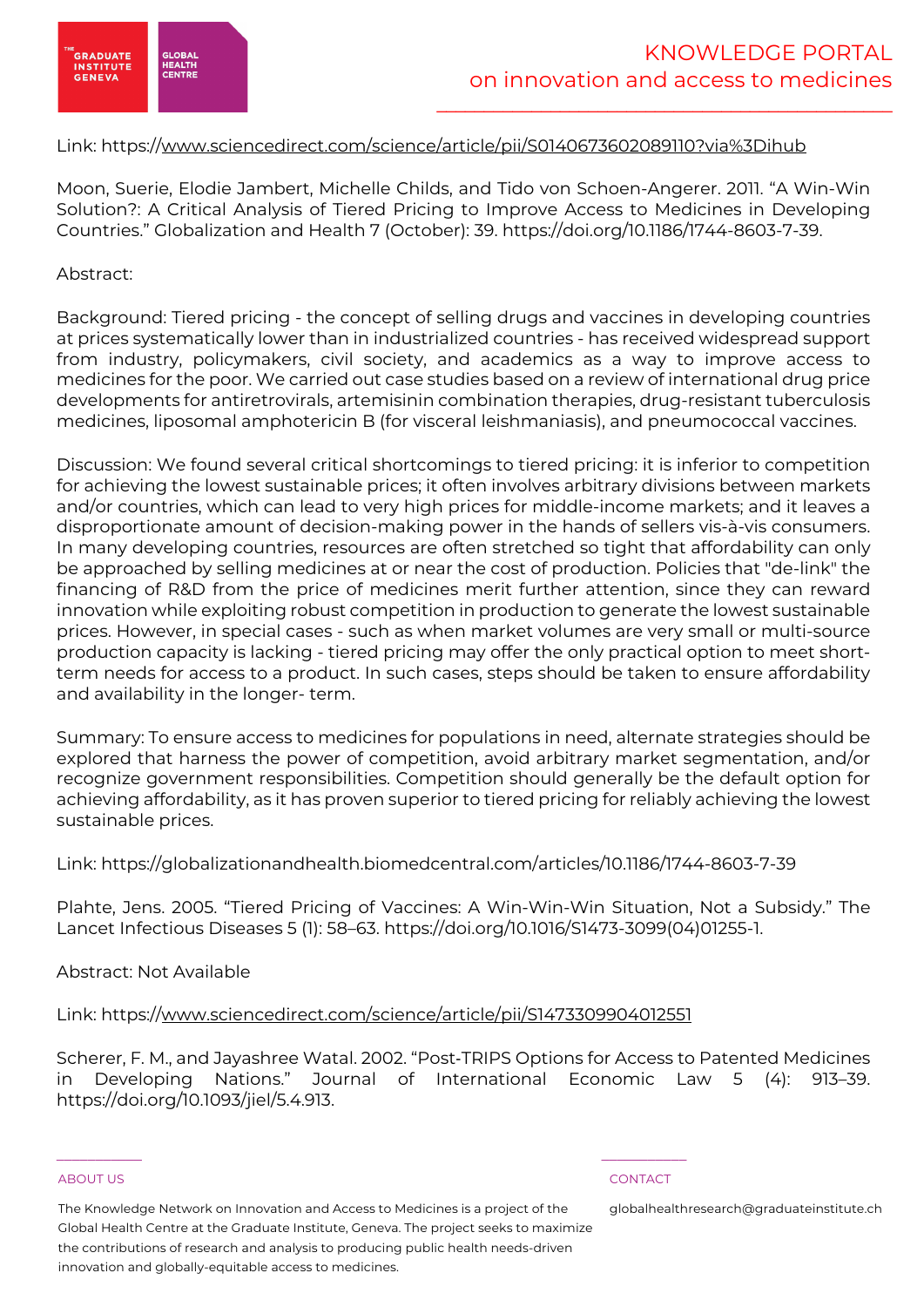

Abstract: This article explores the tension between granting patent protection under the TRIPS Agreements and the availability of medicines at affordable prices to developing countries. A crucial consideration under the TRIPS compulsory licensing option is the 'adequate remuneration' paid. A theoretical and empirical analysis shows that the royalties set under past compulsory licenses have been much lower than those that would be established under the 'foregone profits' standard of US patent law. To respect comparative advantage in the supply of licensed drugs, the TRIPS language requiring that compulsory licensing be predominantly for domestic supply needs clarification. The multinational drug pricing strategy that best combines equity with coverage of R&D costs is a variant of Ramsey pricing, under which prices are much lower in nations with low ability to pay and/or high price elasticities of demand than in wealthy nations. Statistical evidence on the prices of 15 AIDS drugs in 18 low- and medium-income nations reveals that tendencies toward Ramsey pricing were at best weak. To encourage Ramsey pricing, parallel exports should be barred from low-income nations, and price controls should not benchmark the prices charged in low-income nations. Outright donation can also enhance the supply of drugs to low-income nations. A quantitative analysis shows that when the marginal cost of production is low relative to 'inventoriable' average cost, donations can actually enhance a drug producer's after-tax profits under US tax laws. Minor tax law changes to enhance donation incentives are suggested.

# Link: https://academic.oup.com/jiel/article/5/4/913/948449

Towse, Adrian, Michele Pistollato, Jorge Mestre-Ferrandiz, Zeba Khan, Satyin Kaura, and Louis Garrison. 2015. "European Union Pharmaceutical Markets: A Case for Differential Pricing?" International Journal of the Economics of Business 22 (2): 263– 75. https://doi.org/10.1080/13571516.2015.1045747.

Abstract: Differential pricing has been considered extensively for its potential to increase access to medicines in low- and middle-income countries. A differential pricing system applied within an economic union (such as the European Union [EU]) comprising high-income and middleincome countries would also increase access and provide stronger incentives to invest in the R&D of innovative medicines. Access to innovative medicines is limited in EU markets with relatively low GDP per capita, indicating that the current pricing system does not promote efficient access. This article looks at how theory could be put into practice suggesting ways to implement a differential pricing system in the EU that can enhance overall welfare.

# Link: http://www.tandfonline.com/doi/abs/10.1080/13571516.2015.1045747

Waning, Brenda, Warren Kaplan, Alexis C King, Danielle A Lawrence, Hubert G Leufkens, and Matthew P Fox. 2009. "Global Strategies to Reduce the Price of Antiretroviral Medicines: Evidence from Transactional Databases." Bulletin of the World Health Organization 87 (7): 520– 28. https://doi.org/10.2471/BLT.08.058925.

### Abstract:

Objective: To estimate the impact of global strategies, such as pooled procurement arrangements, third-party price negotiation and differential pricing, on reducing the price of antiretrovirals (ARVs), which currently hinders universal access to HIV/AIDS treatment.

#### ABOUT US CONTACT AND RESERVE THE RELEASE OF THE RELEASE OF THE RELEASE OF THE RELEASE OF THE RELEASE OF THE RELEASE OF THE RELEASE OF THE RELEASE OF THE RELEASE OF THE RELEASE OF THE RELEASE OF THE RELEASE OF THE RELEASE O

The Knowledge Network on Innovation and Access to Medicines is a project of the Global Health Centre at the Graduate Institute, Geneva. The project seeks to maximize the contributions of research and analysis to producing public health needs-driven innovation and globally-equitable access to medicines.

 $\frac{1}{2}$  , and the set of the set of the set of the set of the set of the set of the set of the set of the set of the set of the set of the set of the set of the set of the set of the set of the set of the set of the set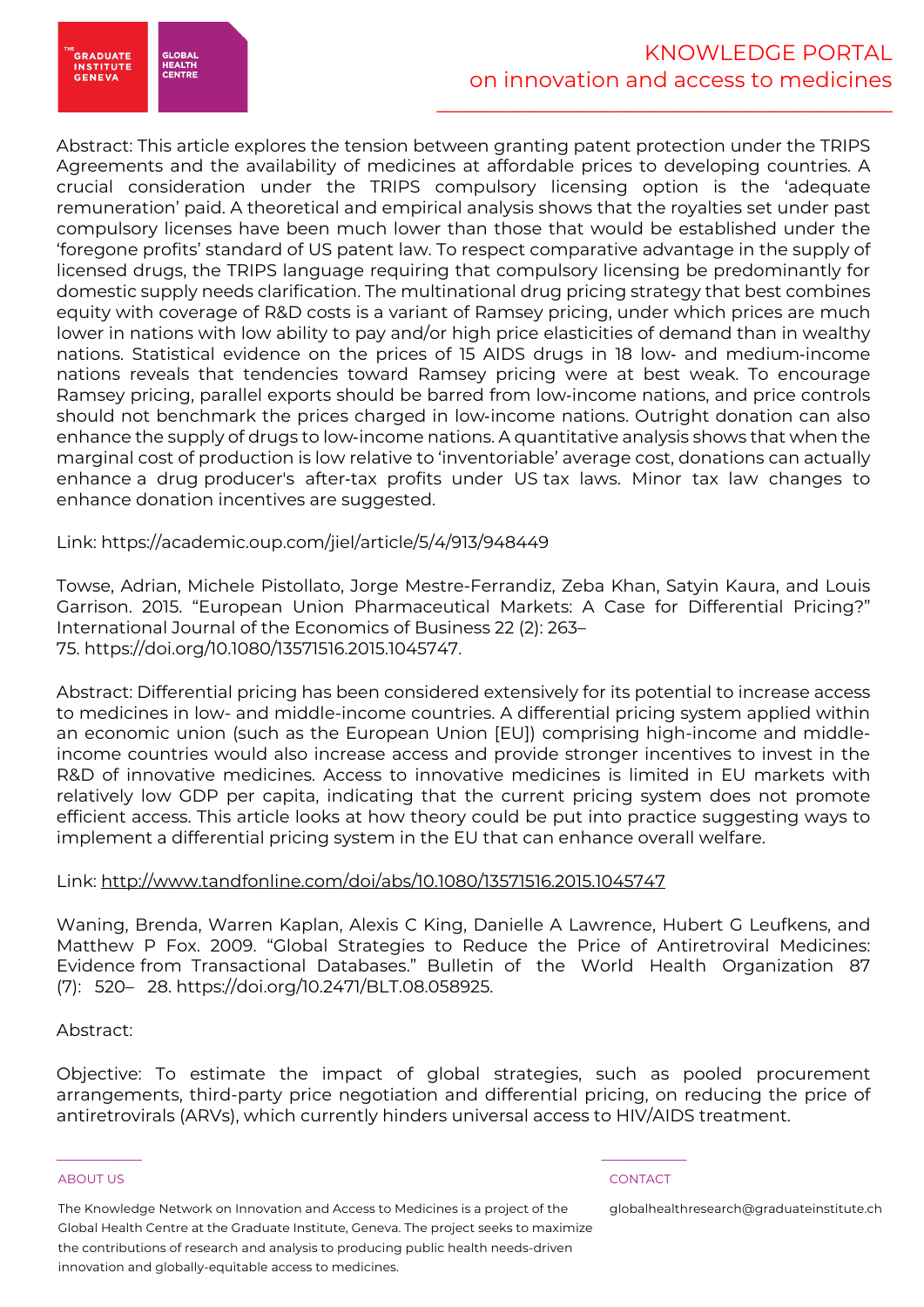

Methods: We estimated the impact of global strategies to reduce ARV prices using data on 7253 procurement transactions (July 2002–October 2007) from databases hosted by WHO and the Global Fund to Fight AIDS, Tuberculosis and Malaria.

Findings: For 19 of 24 ARV dosage forms, we detected no association between price and volume purchased. For the other five ARVs, high-volume purchases were 4–21% less expensive than medium- or low-volume purchases. Nine of 13 generic ARVs were priced 6–36% lower when purchased under the Clinton Foundation HIV/AIDS Initiative (CHAI). Fifteen of 18 branded ARVs were priced 23–498% higher for differentially priced purchases compared with non-CHAI generic purchases. However, two branded, differentially priced ARVs were priced 63% and 73% lower, respectively, than generic non-CHAI equivalents.

Conclusion: Large purchase volumes did not necessarily result in lower ARV prices. Although current plans for pooled procurement will further increase purchase volumes, savings are uncertain and should be balanced against programmatic costs. Third-party negotiation by CHAI resulted in lower generic ARV prices. Generics were less expensive than differentially priced branded ARVs, except where little generic competition exists. Alternative strategies for reducing ARV prices, such as streamlining financial management systems, improving demand forecasting and removing barriers to generics, should be explored.

Link: https://www.ncbi.nlm.nih.gov/pmc/articles/PMC2704041/

Williams, Owain D., Gorik Ooms, and Peter S. Hill. 2015. "Cautionary Notes on a Global Tiered Pricing Framework for Medicines." American Journal of Public Health 105 (7): 1290– 93. https://doi.org/10.2105/AJPH.2015.302554.

Abstract: Recently, there has been a policy momentum toward creating a global tiered pricing framework, which would provide differentiated prices for medicines globally, based on each country's capacity to pay. We studied the most influential proposals for a tiered pricing framework since the 1995 World Trade Organization's Agreement on Trade-Related Aspects of Intellectual Property Rights. We synthesized 6 critical questions to be addressed for a global framework to function and explored the many challenges of implementation. Although we acknowledge that there is the potential for an exceptional global commitment that would benefit both producers and those in developing countries in need of wider access to medicines, our greatest concern is to ensure that a global framework does not price out the poor from pharmaceutical markets nor threaten current flexibilities within the international patent regime.

Link: http://ajph.aphapublications.org/doi/full/10.2105/AJPH.2015.302554

\* For the purposes of this review, we have established three categories to describe the state of the literature: thin, considerable, and rich.

• Thin: There are relatively few papers and/or there are not many recent papers and/or there are clear gaps

• Considerable: There are several papers and/or there are a handful of recent papers and/or there are some clear gaps

• Rich: There is a wealth of papers on the topic and/or papers continue to be published that address this issue area and/or there are less obvious gaps

#### ABOUT US CONTACT AND RESERVE THE RELEASE OF THE RELEASE OF THE RELEASE OF THE RELEASE OF THE RELEASE OF THE RELEASE OF THE RELEASE OF THE RELEASE OF THE RELEASE OF THE RELEASE OF THE RELEASE OF THE RELEASE OF THE RELEASE O

The Knowledge Network on Innovation and Access to Medicines is a project of the Global Health Centre at the Graduate Institute, Geneva. The project seeks to maximize the contributions of research and analysis to producing public health needs-driven innovation and globally-equitable access to medicines.

 $\frac{1}{2}$  , and the set of the set of the set of the set of the set of the set of the set of the set of the set of the set of the set of the set of the set of the set of the set of the set of the set of the set of the set